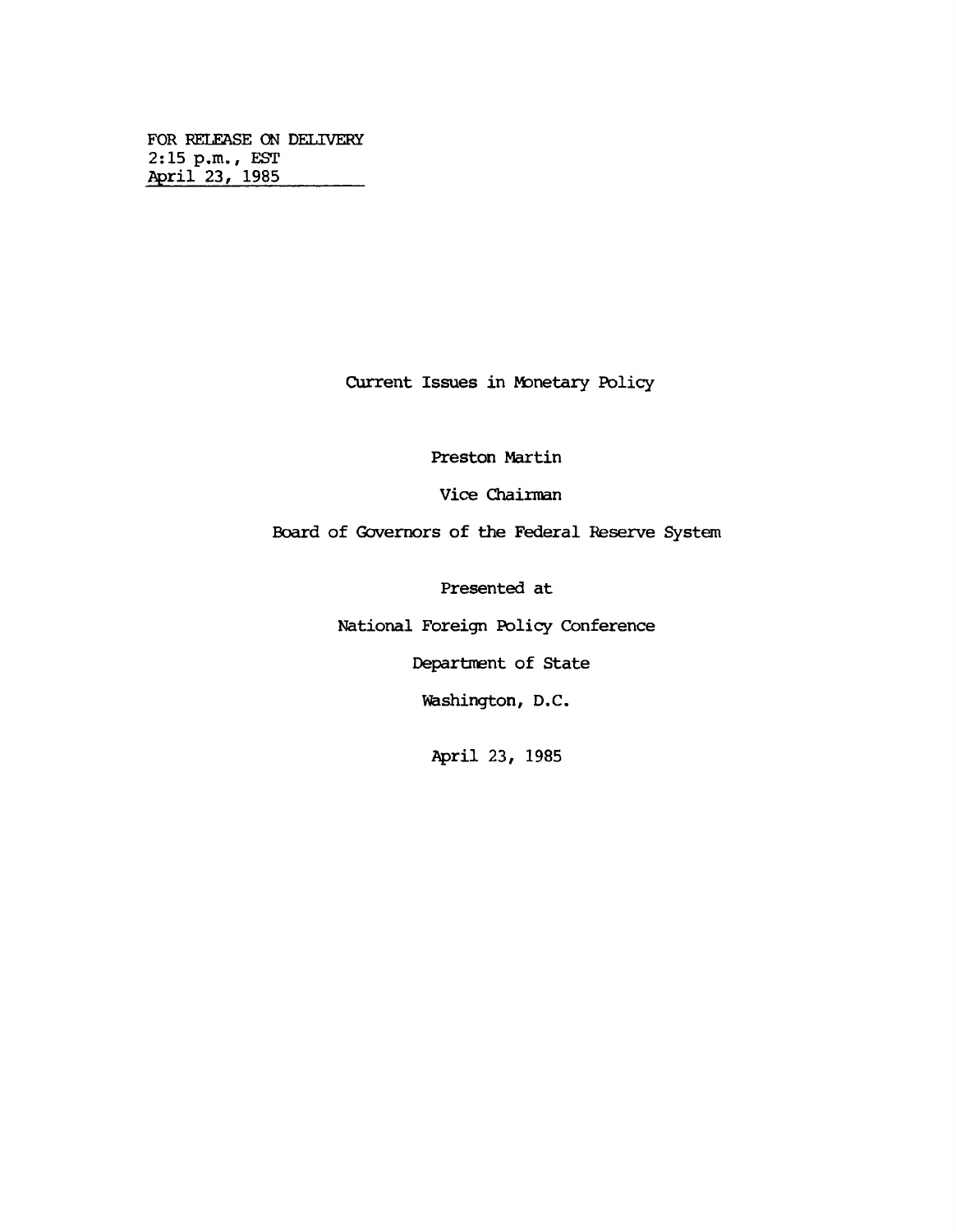**Current Issues in Monetary Policy Preston Martin at the National Foreign Policy Conference Department of State Washington, D.C. April 23, 1985**

**This is an especially appropriate time to meet to discuss foreign policy issues because of the growing recognition of the cumulative effect of iirport competition upon our economy and indeed our whole society. The current estimates of sluggish domestic economic activity are evidence of the stepped up inpact of imported goods and services on the U.S. economy. Financial markets are adjusting to the realities of massive foreign investments and the very idea of the United States as a debtor nation. The Eurodollar markets offer alternative sources of funding for companies like yours. Finally, Treasury Secretary Baker proposed further discussion of certain aspects of international monetary matters at the OECD annual meeting in Paris. If there exists anyone who is not aware of international interdependence today, let him contemplate Friday's news report of the rise in Swiss Franc futures following news in the U.S. of slcwer-than-expected first quarter real GNP growth!**

**The strength of the dollar and the changing conditions in world financial markets are important considerations in both the structuring and the implementation of U.S. nonetary policy. In explaining the circumstances leading to the two discount rate reductions within a month of each other at the close of 1984, our Board was careful to acknowledge the high level that then prevailed for the trade-weighted**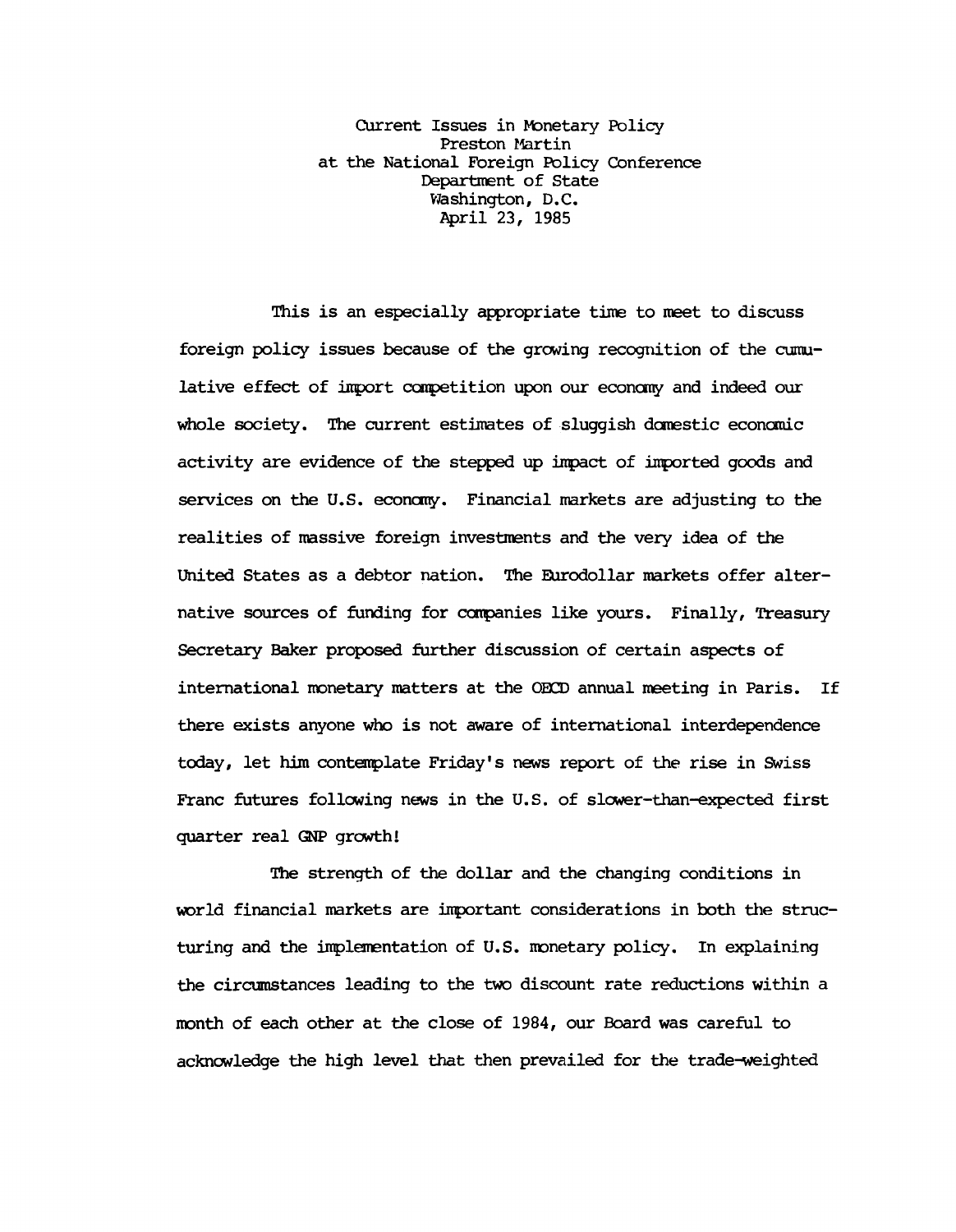**dollar and also cited declines in commodity prices. Similarly, the Federal Reserve is aware that the high level of real interest rates in the U.S. affects real rates in the markets of our trading partners through the linkage of global investment decisions. In turn, high interest rates in Europe and market pressures for deregulation in Japan affect growth rates in those countries, and thus your markets there.**

**Important as interest rates and foreign exchange market conditions are, Federal Reserve policy objectives for 1985 emphasized disinflation and sustaining the economic expansion, without differentiating them as to priority. Target ranges were enunciated for three monetary aggregates, and a monitoring range was specified for the growth of domestic credit. As in previous years, in each case, target ranges were specified rather than a single growth rate, to preserve a degree of flexibility in executing policy in a world characterized by unexpected developments. Indeed, an important point of deliberation at the February Federal Open Market Carmittee meeting was a concern that there could be need for flexibility this year, as one or more of the monetary aggregates moved along or somewhat above the upper boundary of its range, especially early in the year.**

**Of course, our Conmittee's expectation was that the specified ranges were consonant with feasible progress for the economy, a central tendency of 3-1/2 to 4 percent for real GNP growth with stable inflation, and some improvement in the unemployment rate. As 1985 developments have disappointingly unfolded, the short-run demand for money has grown rapidly conpared with GNP, as indicated by sluggishness in the**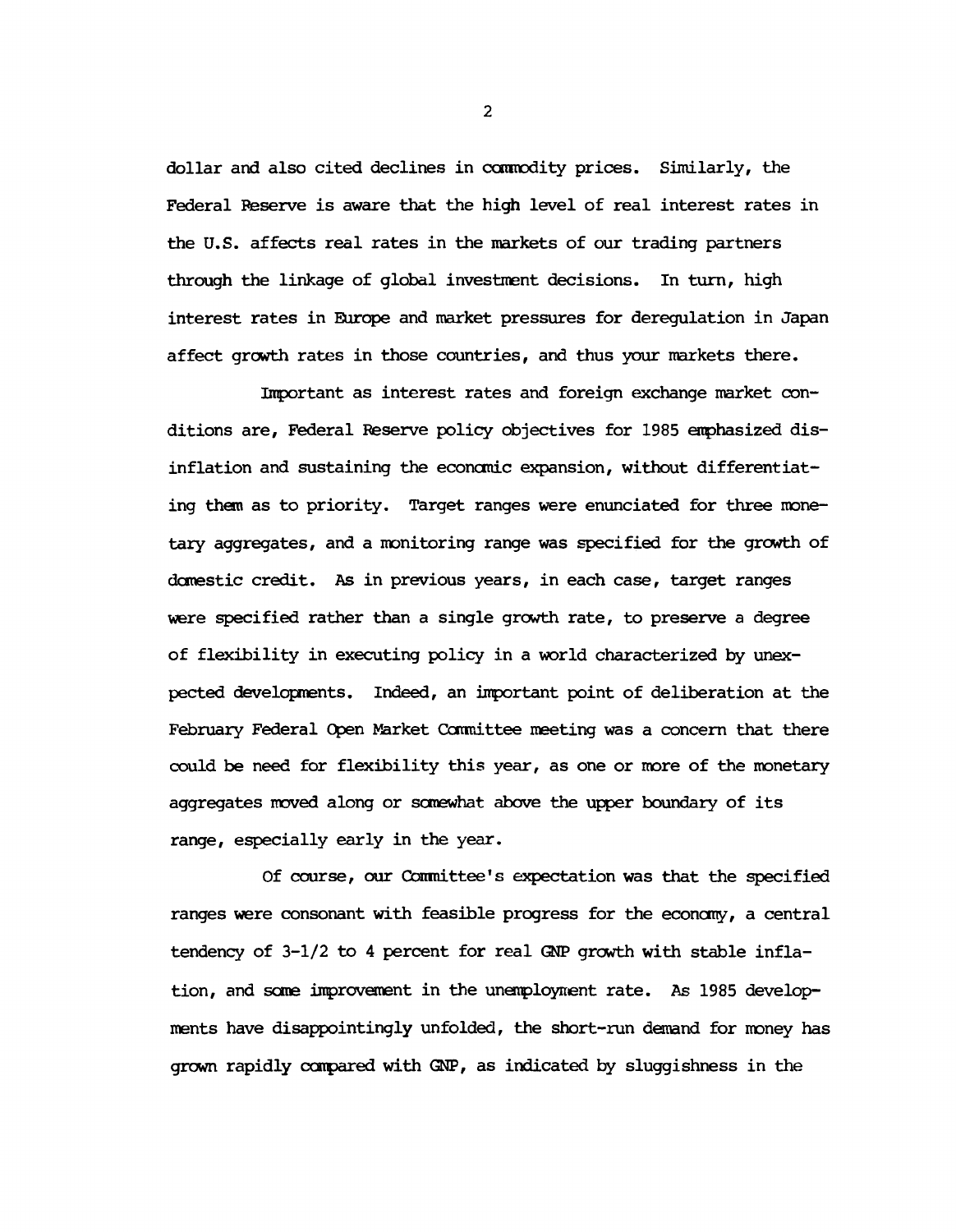**turnover of money— the so-called velocity of money— as I will explain a little later.**

## **The Framework of Monetary Policy**

**As you know, the Federal Reserve formulates and implements policy primarily in terms of target ranges for growth in the monetary aggregates (Ml, M2, and M3), and with an eye on growth in total domestic nonfinancial debt. We give narrower money measures, Ml and M2, the most weight because they are found to have the most reliable relationships with GNP and prices.**

**The inherent lags in monetary policy's impact on the economy are an important reason for focusing on monetary aggregates. The conduct of policy is complicated by a normal lag of frcm 3 to 6 months frcm policy actions to the subsequent growth in output, and of somewhere around 1-1/2 years to their associated effects upon inflation. Because of these lags, it is not feasible to conduct effective policy by looking only at current economic developments. Such a policy would be "fine tuning," overly reactive, and it could be destabilizing if pursued on a quarter-to-quarter basis. So the decisions made by the Fed so far this year are relevant to real growth later in the year, but are not likely to affect disinflation until after mid-1986.**

**But while recognizing the importance of the monetary aggregates, it also seems to me that an eclectic approach to policy serves the public interest best— it does not make sense to "throw away" information or to follow mechanically any one school of thought. Thus, in addition to monetary variables, one looks at the myriad of monthly and**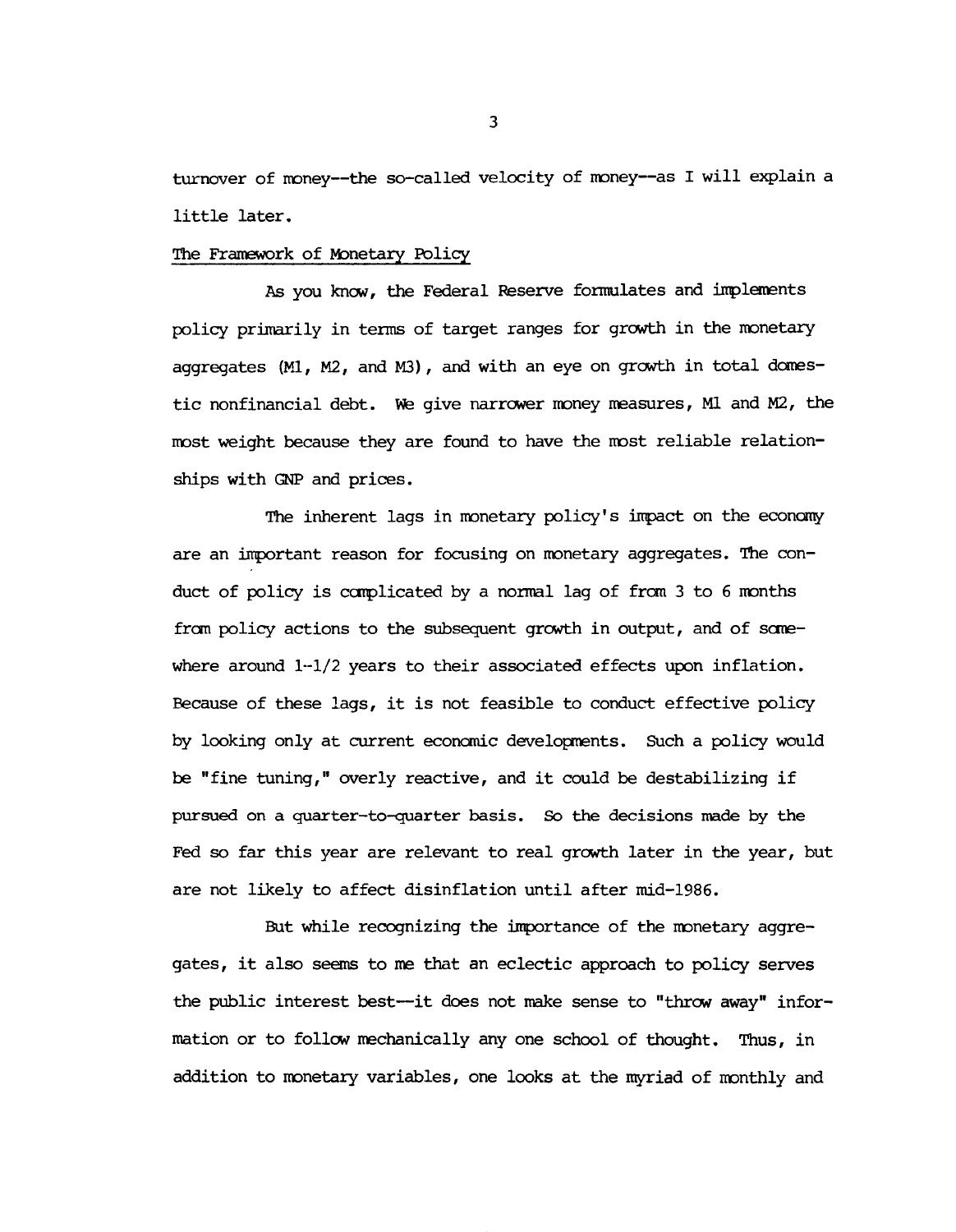quarterly statistics on the progress of the economy, including indica**tors of international economic developments. Any well-reasoned discussion of plans for policy in 1985 obviously must involve evaluation of current economic conditions, and a variety of "leading indicators." Let me turn, therefore, to the economic outlook.**

## **Economic Outlook**

**It is widely recognized that over longer time spans, inflation is a monetary phenomenon, and that the central bank can best contribute to disinflation by reducing money growth rates gradually over a period of years. Since 1979, when monetary aggregates were emphasized by the Fed, inflation has been reduced significantly from 9 percent in 1981 to around 3-1/2 percent in 1984 (as measured by the GNP deflator). Along with the decline in recorded inflation, there also appears to have been a drop in expected inflation. The March 1984 "Decision Makers Poll" by Richard Hoey and Helen Hotchkiss, for example, shews 10-year inflation expectations having dropped to 5-1/2 percent compared with a peak of almost 9 percent in 1980.**

**Hie probability of inflation reaccelerating this year, or even next year, seems smaller than has been characteristic of recent** expansions, and inflationary forces may even have some downward momen**tum, on balance. Wäge inflation and productivity are among the most important factors in the outlook for disinflation. For 1984 as a whole, favorable developments in compensation per hour and productivity produced an increase in unit labor costs of about 1-1/2 percent in 1984, compared with a very high 9 percent average increase in 1978-82.**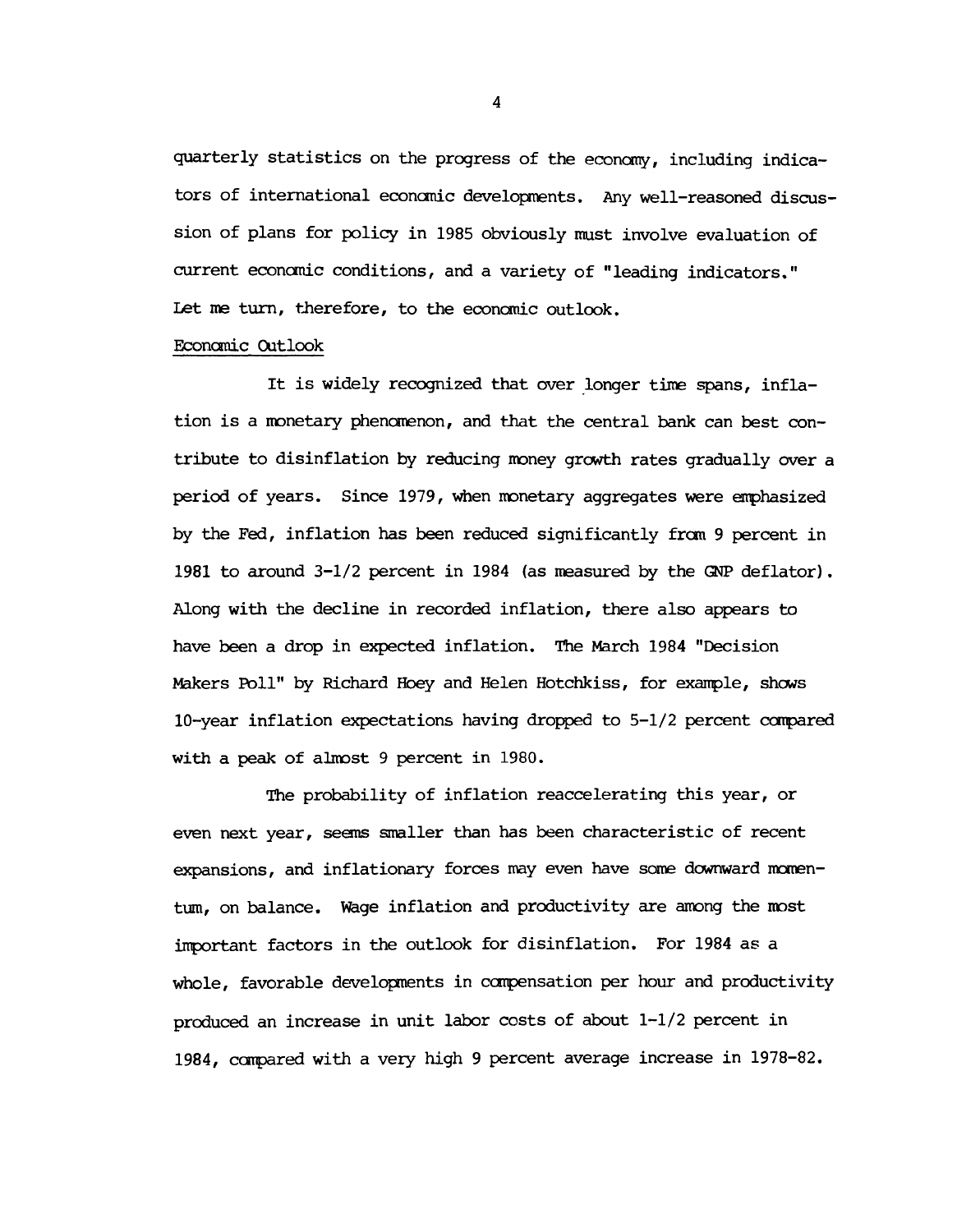**These trends seem likely to continue. Wages in major union contracts agreed to last year were down even from their relatively low 1983 levels. A respectable band of analysts now thinks that productivity is on a new higher trend line, up frcrn its sluggish performance in the 1970s.**

**On balance, the degree of slack in world markets for the factors of production also is favorable for disinflation. In the U.S. labor market, the civilian unemployment rate stood at a high level of nearly 7-1/2 percent in March. For total U.S. industry, the utilization rate currently is well below its average or "full" utilization value of the previous 15 years. Moreover, excess capacity abroad also keeps downward pressure on U.S. prices, since this capacity may be "passed through" to U.S. consumers through a surge in imports.**

**Ccranodity prices and exchange rates have also applied downward pressure to inflation in recent years. Prices of industrial materials have fallen by about 14 percent over the past year. In one important area, oil prices, the risks may still be somewhat on the downside, even given OPEC's recent steady performance.**

**Of course, a worrisome factor for reinflation is a possible sharp, sustained decline in the value of the dollar. The rising dollar thus far in the 1980s, of course, has put downward pressure on inflation but has contributed to massive trade deficits, which have helped finance federal budget megadeficits and kept real interest rates in the U.S. lower than they would otherwise have been. The majority of analysts argue that the dollar eventually must decline by a significant**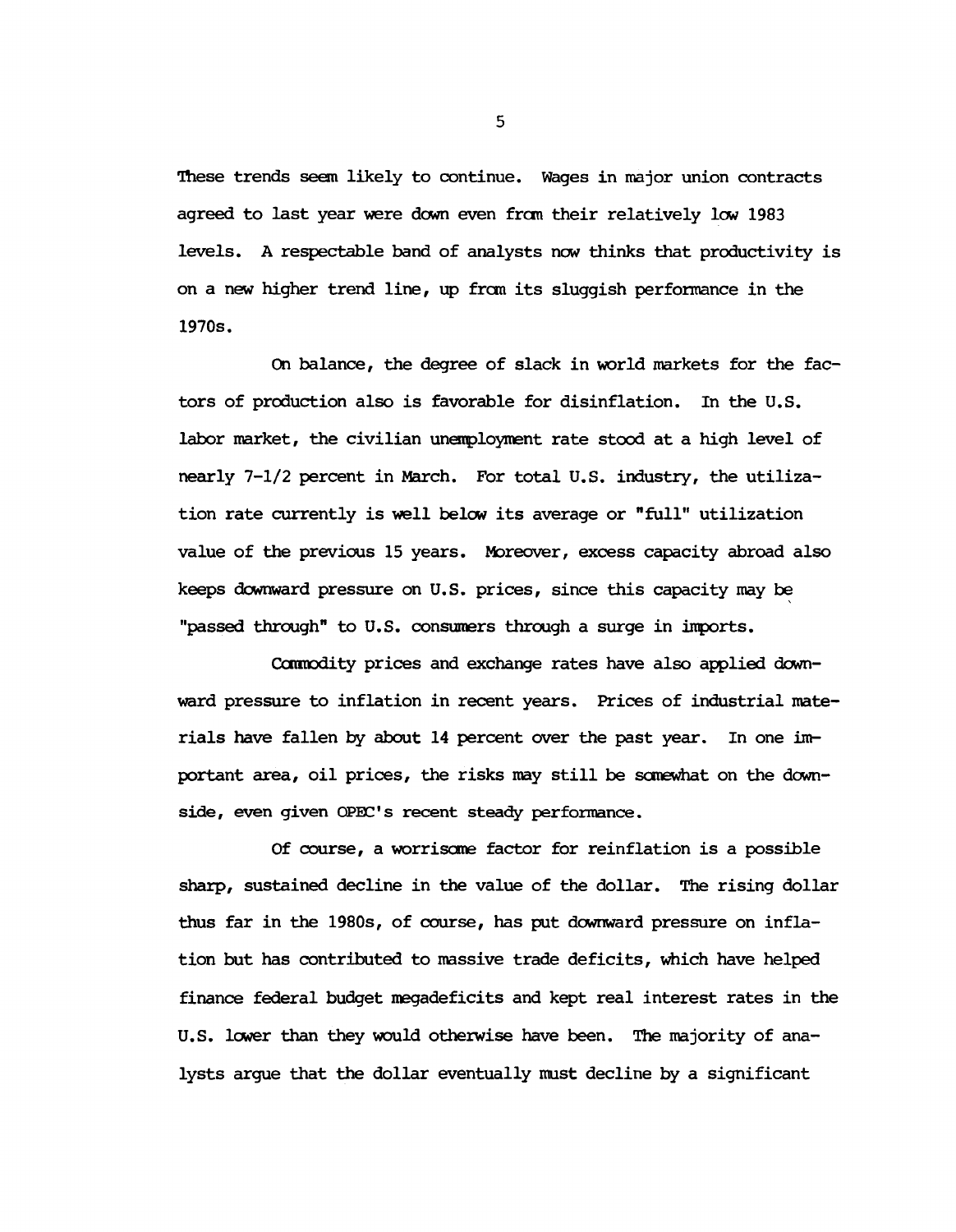**amount of its own weight, if large trade deficits persist. They argue that foreign portfolios eventually will become saturated with dollardencminated securities, and that as a consequence the demand for dol**lars will fall. This is a sensible argument; but the all important **question is of timing, about which unfortunately little seems to be known. Will the saturation level be reached this year, in 2 years, or in 5?**

**The dollar, in fact, has declined rather sharply in the last six weeks or so. There is no good evidence to attribute this decline to the saturation of foreign portfolios with U.S. securities. It also seems unlikely to me, by the way, that it was primarily a function of central bank intervention in the foreign exchange markets. Studies stemming from the Versailles summit indicate that such intervention appears to have limited power to overcome fundamental factors affecting exchange rates, although intervention can from time to time be beneficial in stemming disorderly exchange rate movements or in reinforcing market strength or weakness if used selectively.**

**Changes in several fundamental factors seem to have contributed to the dollar's decline. One was the growing perception in the markets that the U.S. economic growth had weakened somewhat, and thus that the chances of the Fed tightening monetary policy had diminished. In addition, the Ohio thrift situation raised the prospect in the minds of some market participants that the stability of the U.S. financial system might not be as absolutely secure as previously thought. Once it was clear that the Ohio situation was delimited, this influence on exchange rates seemed to wane.**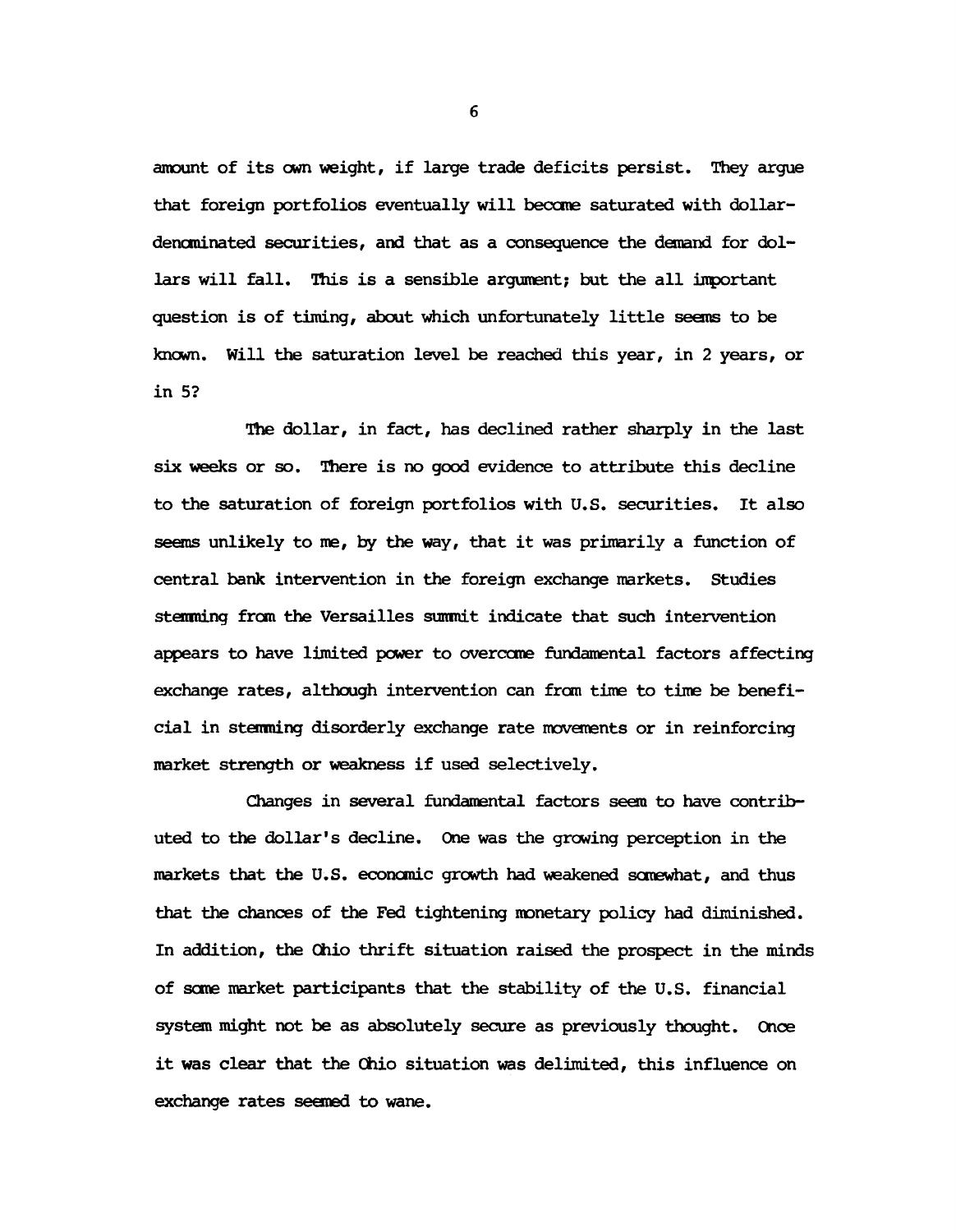**Nevertheless, this experience serves to warn us of the importance of the safe-haven motive for holding dollars, and highlights the difficulty in anticipating exchange rate movements in detail. As I mentioned, this uncertainty about exchange rates raises doubts about future inflation. A decline in the trade-weighted dollar erodes the profit margins of foreign vendors and perhaps those of their distributors in the U.S. This process is not likely to produce instant inflation, however, as sellers may accept smaller margins on sales to hold their shares of U.S. markets.**

**Finally, let me note that some analysts became concerned that** reinflation was suggested by the Commerce Department's "flash" estimate **for the first quarter of this year which showed the OSIP deflator advancing at a 5-1/2 percent rate (confirmed by the revised estimate released last week). However, this should not be overemphasized, since in large part it reflected distortions due to large shifts in the composition of inports. A more accurate picture is given by the gross domestic business product fixed-weight price index, which increased at a lower 3-3/4 percent rate in the first quarter.**

**Turning to the outlook for the real economy, there seems to** be a reasonable chance that GNP will show a healthy but moderate in**crease for 1985 as a whole, hopefully enough to avoid a growth recession (defined as slowly rising GNP and a rising unemployment rate later this year). In broad terms, this possible outcome seems to be supported by reductions in real interest rates since mid-1984, and recent rapid growth in the monetary aggregates. Despite increases in long**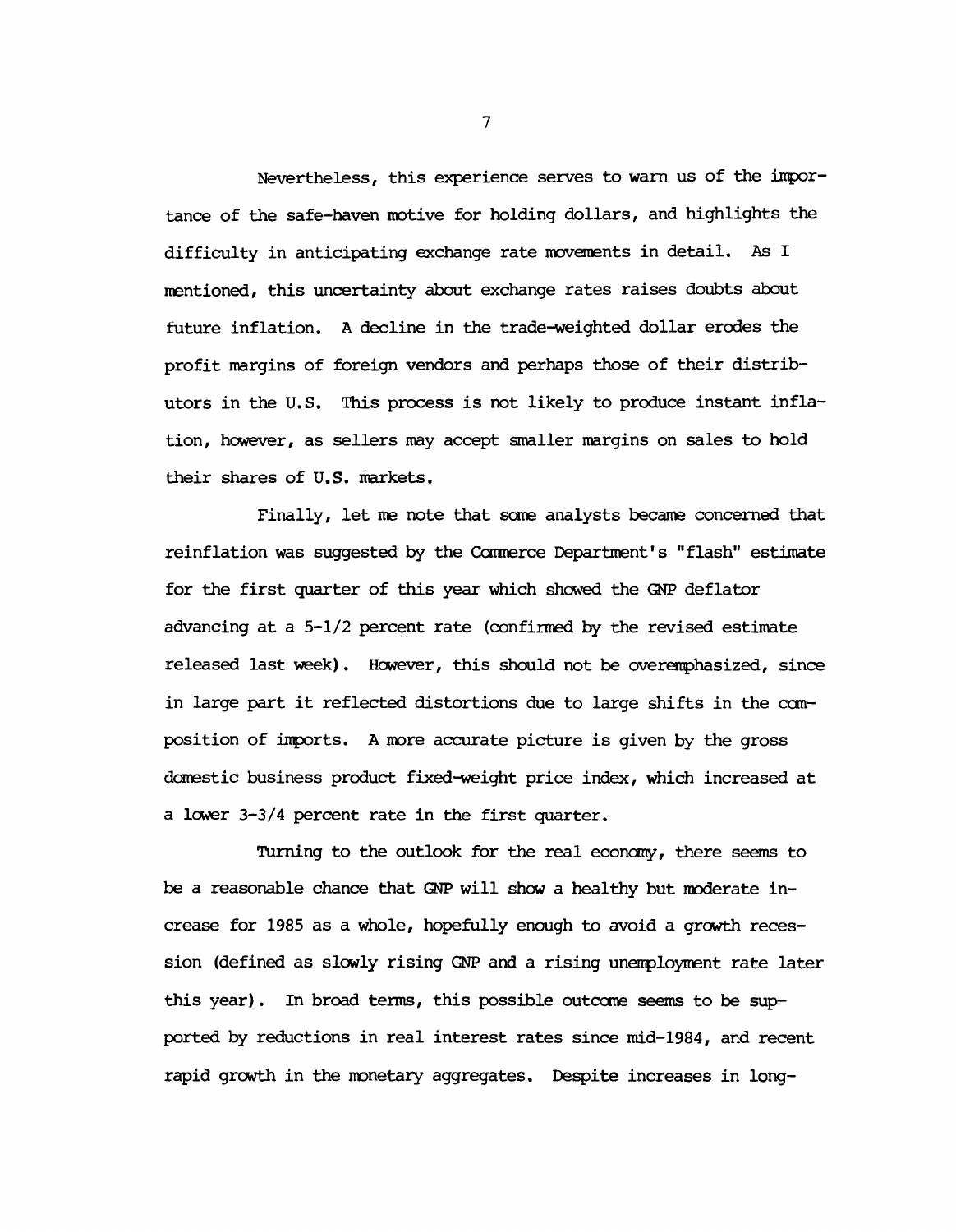**term interest rates in the past two months, the inflation-adjusted 10 year Treasury rate still is over 100 basis points below its May 1984 peak. Although Ml decelerated in March, it has grown at a rapid 10 percent rate since last October 1984.**

**However, a growth recession must be considered a real threat. In fact, the data currently available suggest that the economy is on the edge between healthy, sustainable growth and a growth recession. If the Coranerce Department is roughly correct in its 1-1/4 percent estimate of first quarter real GNP growth, the economy has advanced at only about a 2-1/2 percent rate over the past three quarters. I am not aware of solid analysis suggesting that 2 percent growth would produce a perceptible reduction in unemployment rates.**

**Hie index of leading economic indicators also presents a mixed picture of the future. Despite recent strength, the index still is below its peak of last May. The sharp rise in new orders for nondefense capital goods in February was encouraging. However, one should not become too optimistic since these orders had fallen on balance over the previous two quarters. Hie sharp increase in housing starts in March might be considered encouraging, except that nearly all of the increase came in multi-family units. Given the apparent overbuilding in U.S. submarkets, it is difficult to see how the most recent high level of starts can be maintained.**

**In the first two years of the recovery, the strong dollar and the associated trade deficits were considered by many to be an "engine of worldwide expansion" whereby our trading partners could stimulate**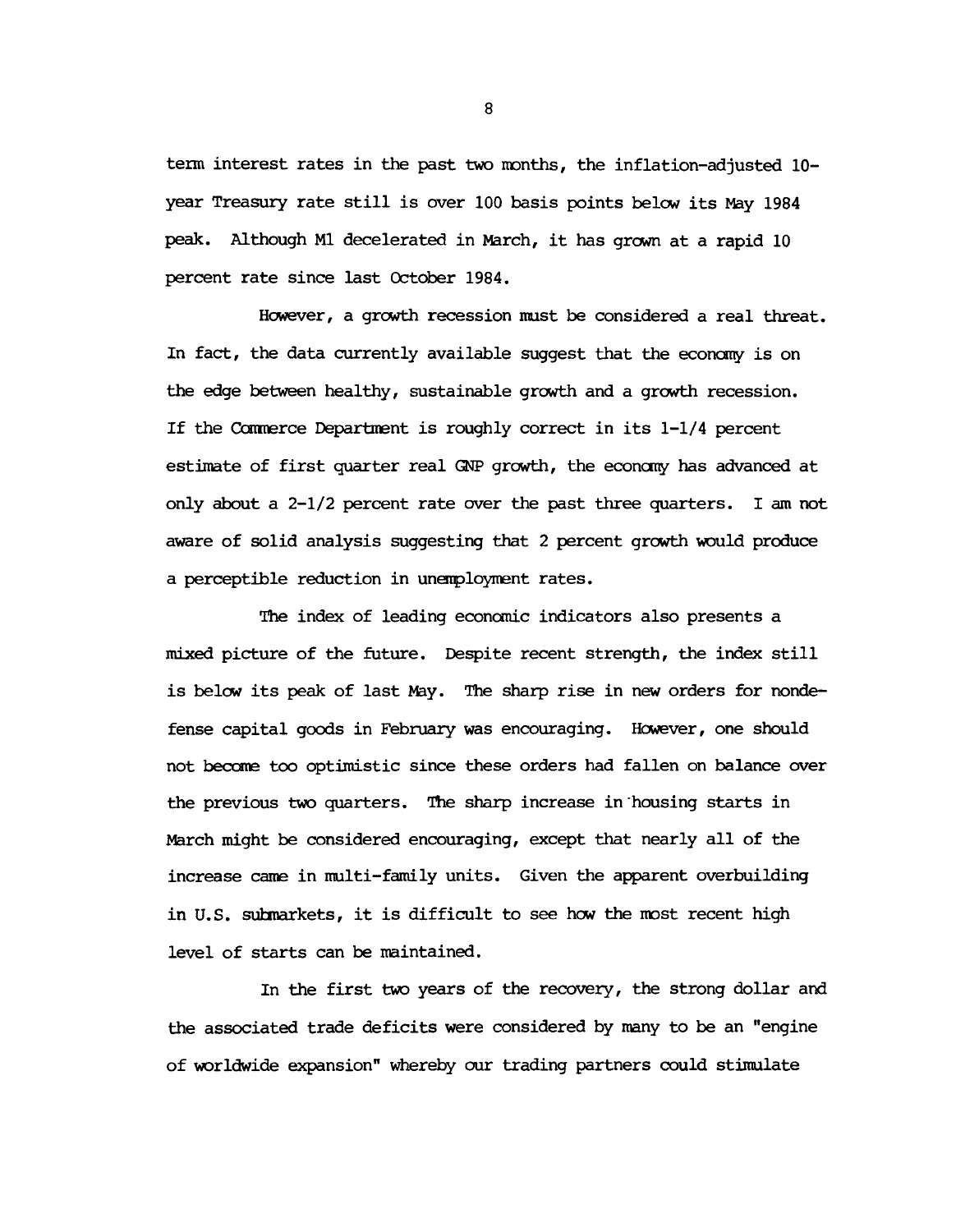**tardy recoveries, and a source of dollar exchange for less developed countries. But, as our trade deficits have escalated to unprecedented levels, the dialogue has turned to the loss of American production and jobs, seme of which appears to be permanent. To the extent that sectoral imbalances adversely affect the prospects for growth in the U.S. economy, it will be especially burdensome for future "debtor-nation" generations to pay off the large debts, seme of which are owed to foreigners. Thus the strong dollar not only is one source of uncertainty about price developments as I mentioned earlier, but also about trends in the real economy in the near term and beyond. \***

## **The Monetary Target Ranges and Velocity**

**The outlook I have just described— essentially risky for economic growth, with a chance of further disinflation— conditions an interpretation of the target ranges for the monetary aggregates in 1985. The 4-7 percent range for Ml involved a one percent reduction from 1984 in the upper boundary, while M2's 6-9 percent range was unchanged from last year; and there were slight increase in the ranges for M3 and domestic credit. Congressional testimony by Chairman Volcker included the caveat that one or more of the aggregates might grow in the upper parts of their ranges during the.year. Federal Reserve charts show the ranges as moving within parallel bands, in addition to the cones or wedges displayed in the past. The parallel bands give room for faster money grewt^ early in the year than do the cones.**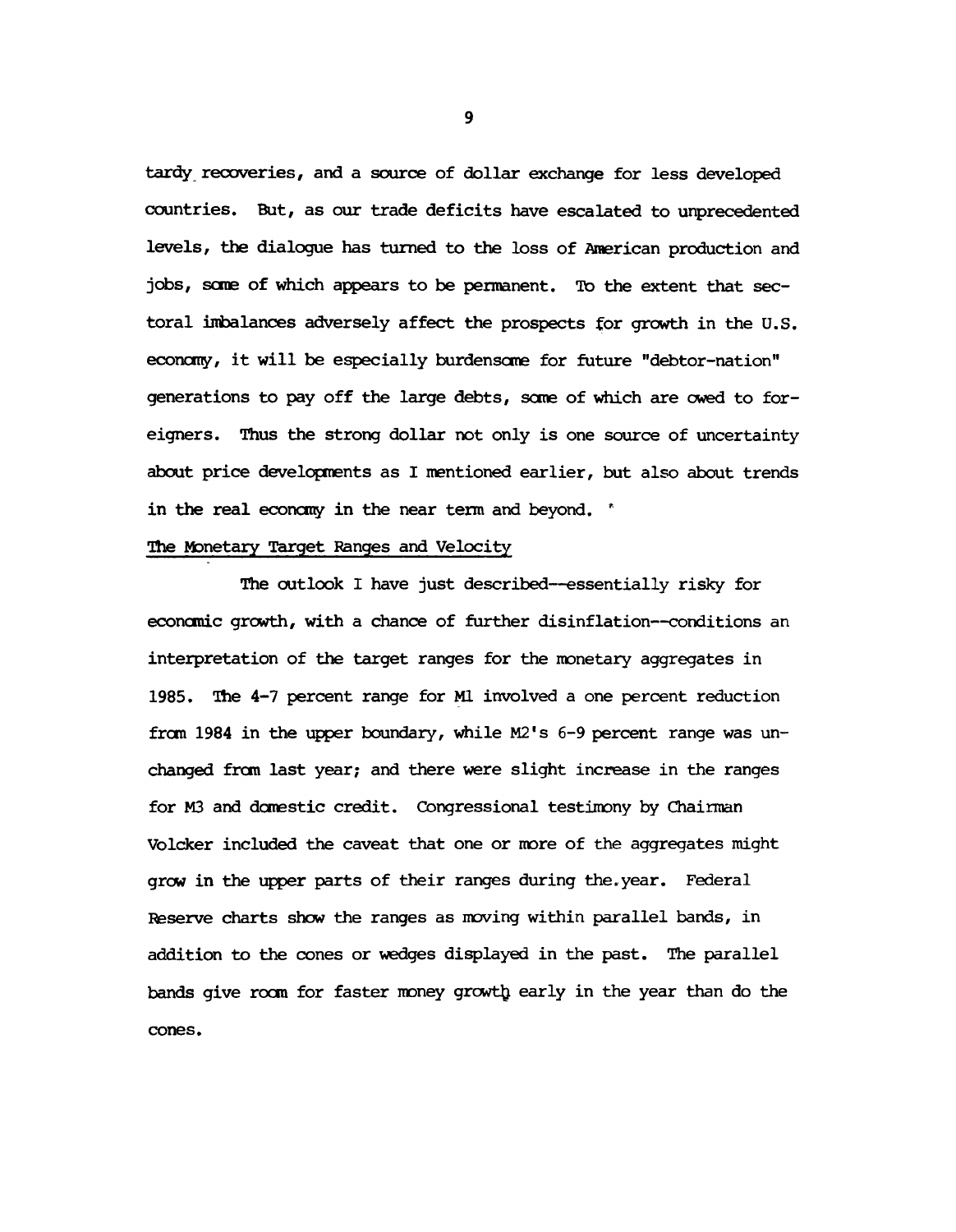**The reduction in the Ml range is consistent with the Fed's policy of disinflation, of gradual reductions in monetary growth over the long run. Even in the case of Ml, growth in the upper part of the range would exceed the 5-1/4 percent growth rate last year. Ml grew at a 10-1/2 percent rate in the first quarter compared with its 7 percent upper boundary, and M2 grew at a 12 percent rate compared with its 9 percent upper boundary.**

**These observations naturally raise a question about the thrust of policy: now that inflation seems to be better under control, is the Fed implicitly or subtly deemphasizing its objective of further reductions in the inflation rate? Not at all. My main point this afternoon is that there are solid technical reasons for these changes in monetary ranges and for the flexible implementation of policy exercised thus far this year, which do not indicate complacency about inflation. In fact, in the February FCMC directive, I supported somewhat higher upper boundaries for the narrow aggregates than those adopted, in order to reduce the risk that the economy could slip into a growth recession.**

**My main reason for this view is that the velocities of those aggregates, the ratios of GNP to Ml and to M2 respectively, may grow more slowly than their historical trends. This would mean that faster money growth would be necessary to achieve an acceptable rate of economic growth; it does not mean taking one's eye off the danger of reinflation.**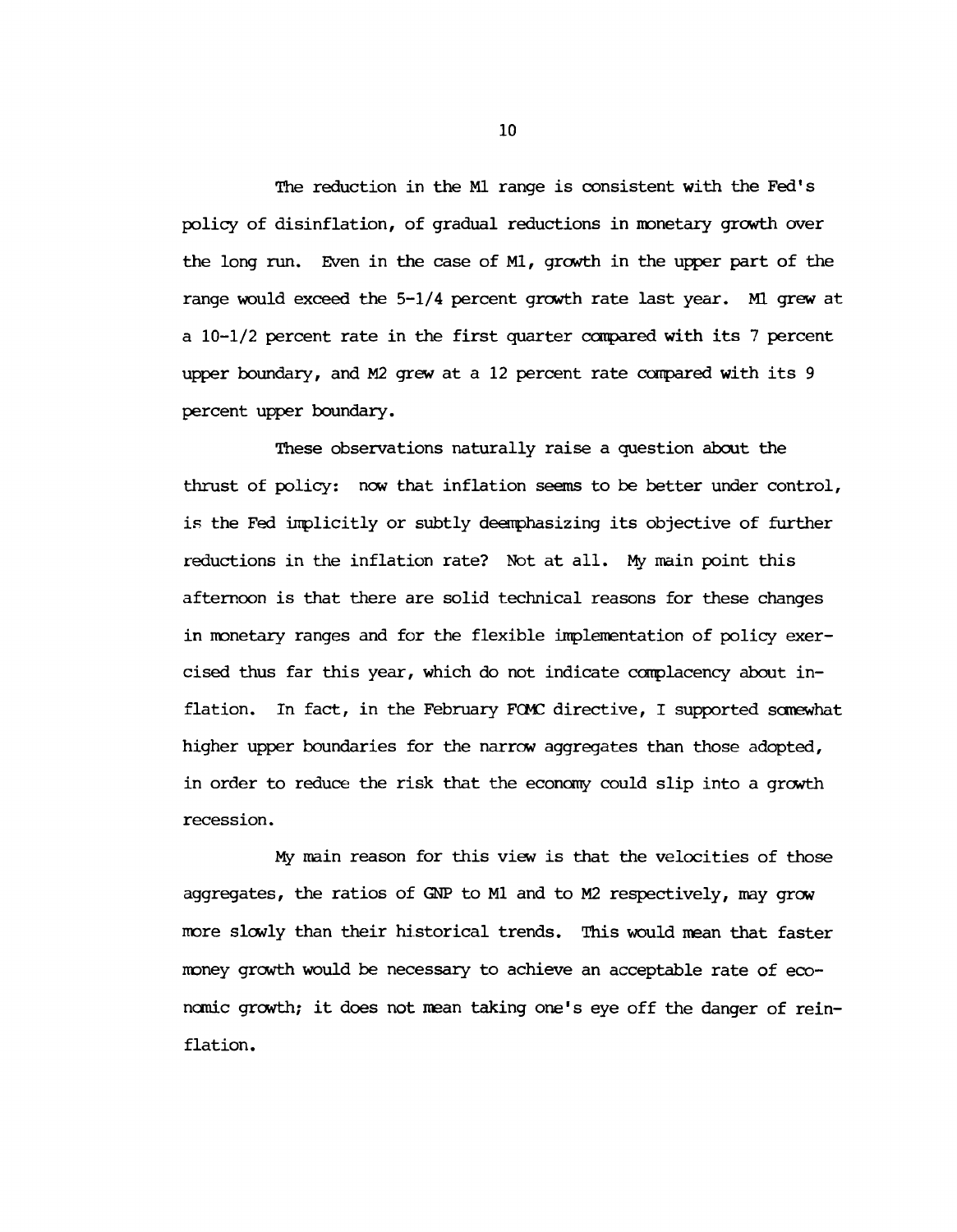**The megadeficits in our balance of trade and in our federal budget complicate the problem of forecasting velocity and thus money growth. If significant progress is made in reducing the budget deficit this year, interest rates might fall and this could further reduce velocity. Even if the budget deficit is not reduced substantially this year, a continued trade deficit and the associated inflow of foreign savings could put downward pressure on interest rates. Alternatively, if the dollar continues to fall as it has in recent weeks, this could begin to put sane upward pressure on interest rates. There are too many uncertainties attached to the domestic and international situation to forecast interest rates with certainty and in turn to anticipate the impact of changing rates upon velocity. However, on balance, I would not be at all surprised to see flat or even slightly declining velocity for the year as a whole. Certainly the results for the first quarter have moved things in that direction.**

## **Policy Implication**

**A prolonged decline in velocity would require a comparable period of rapid money growth to avoid an overly contractionary monetary policy. Thus Ml and M2 easily could have to exceed their upper boundaries in 1985. To illustrate this point consider one of many possible outcomes— a 7 percent increase in nominal income growth this year. If Ml and M2 velocities grow at their expected trend rates, this would require about 6 percent Ml growth, and M2 growth of about 7 percent. If, for example, interest rates are unchanged on balance over the year, the negative cyclical-velocity component coming from last year's**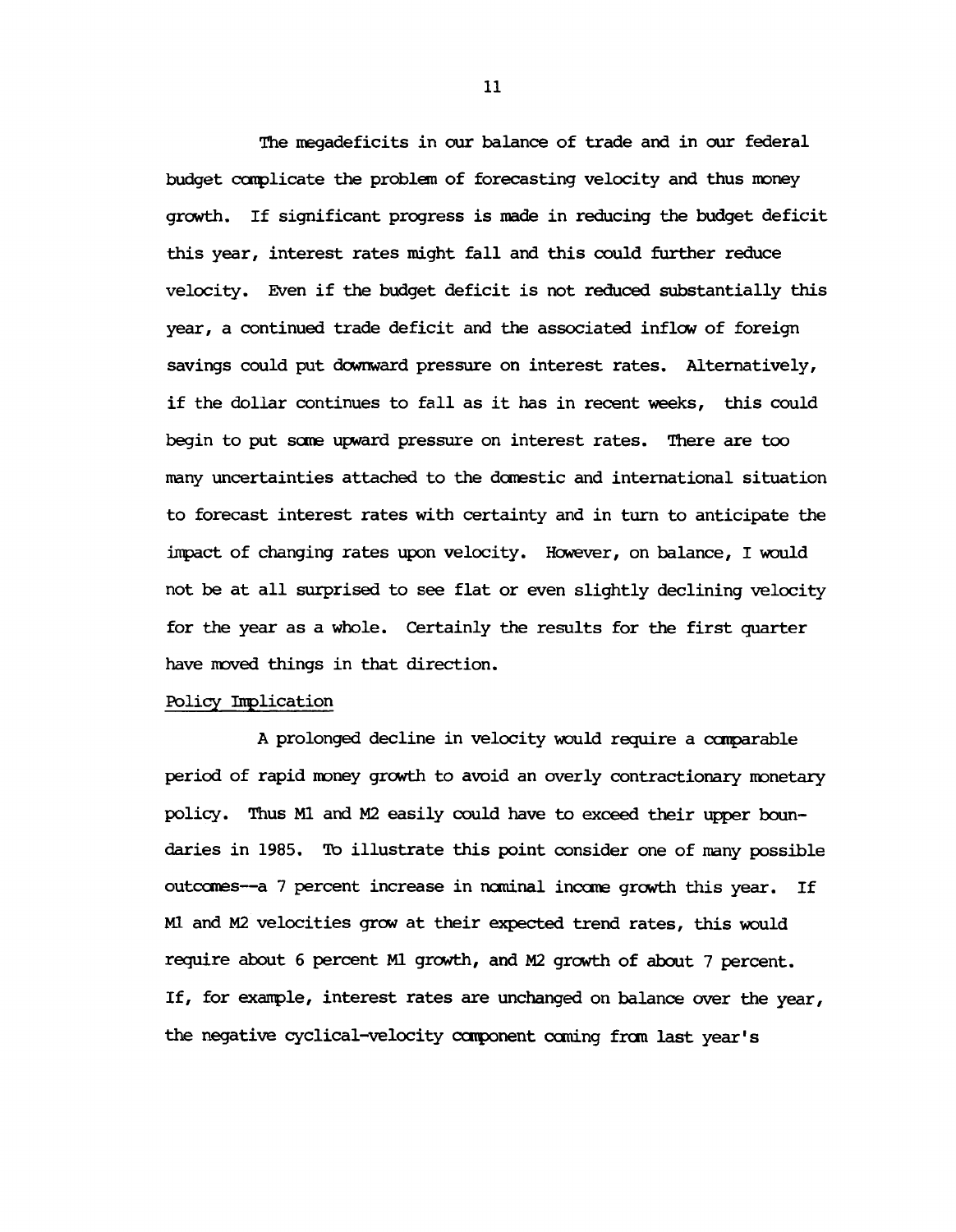interest rate declines would most likely hold Ml and M2 growth to some**what above their respective 7 and 9 percent upper boundaries.**

**And this is precisely my point: such rapid monetary growth during a period of declining velocity and reasonably stable interest rates would not inevitably lead to a reacceleration of inflation. As I have said, the more rapid money growth would be necessary to counteract the contractionary effects on real GNP of weak velocity. The events following the 1982-83 surge in Ml support this point. Partly in response to a large decline in velocity in 1982 and early 1983— which in my view was in good measure a response to the decline in inflation and interest rates in 1982— the Fed permitted rapid Ml growth. Since then, money growth rates have been much more moderate, and there was no increase in inflation.**

**A decline in the income velocity of the narrow aggregate associated with the recent drop in interest rates or any possible future decline also would not imply permanent distortions in the moneyto-income relationship. The distortion would occur only during a transition period, in which the public's demand to hold money would rise to a higher level, in response to interest rates falling to a lower level. It could take a year or so for this adjustment to be completed, after which VI should resume more normal rates of growth, as in 1983-84.**

**We have what I consider a splendid opportunity to continue along a path of healthy economic growth, with low rates of inflation. There are some signs of somewhat faster expansion in the economies of our trading partners. However, greater convergence in fiscal and even**